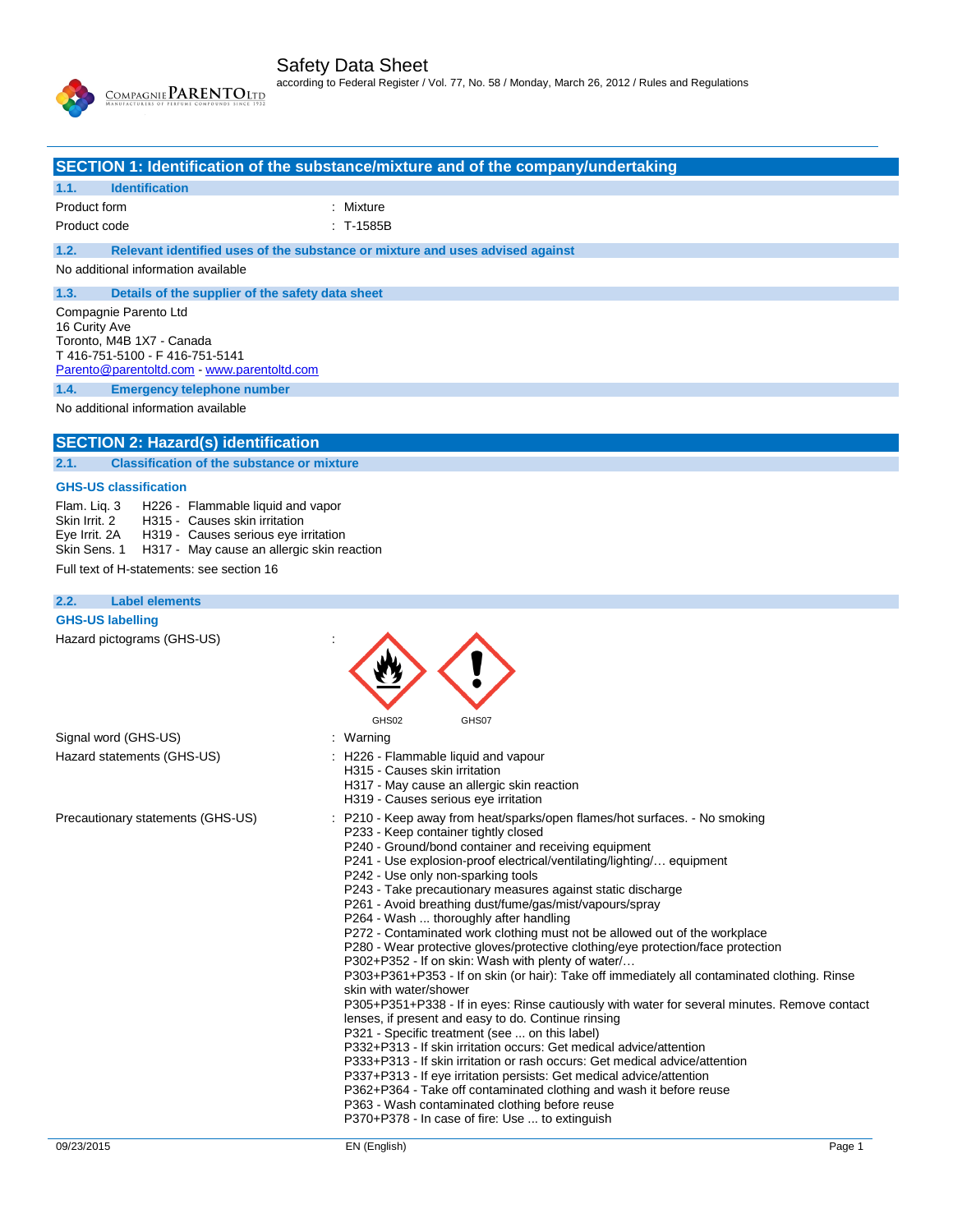according to Federal Register / Vol. 77, No. 58 / Monday, March 26, 2012 / Rules and Regulations

### P403+P235 - Store in a well-ventilated place. Keep cool P501 - Dispose of contents/container to ...

**2.3. Other hazards**

### No additional information available

### **2.4. Unknown acute toxicity (GHS US)**

Not applicable

# **SECTION 3: Composition/information on ingredients**

**3.1. Substance**

### Not applicable

### **3.2. Mixture**

| <b>Name</b>                                  | <b>Product identifier</b> | $\%$  | <b>GHS-US classification</b>                                                                                                             |
|----------------------------------------------|---------------------------|-------|------------------------------------------------------------------------------------------------------------------------------------------|
| d-Limonene                                   | (CAS No) 5989-27-5        | 39.35 | Flam. Lig. 3, H226<br>Skin Irrit. 2, H315<br>Skin Sens. 1, H317<br>Asp. Tox. 1, H304<br>Aquatic Acute 1, H400<br>Aquatic Chronic 1, H410 |
| Hydrocarbons, terpene processing by-products | (CAS No) 68956-56-9       | 4.20  | Flam. Liq. 3, H226<br>Skin Irrit. 2. H315<br>Skin Sens. 1, H317                                                                          |
| Citral                                       | (CAS No) 5392-40-5        | 3.51  | Skin Irrit. 2, H315<br>Skin Sens. 1, H317                                                                                                |
| Geraniol                                     | (CAS No) 106-24-1         | 2.88  | Skin Irrit. 2, H315<br>Eye Dam. 1, H318<br>Skin Sens. 1, H317                                                                            |
| Rose acetate                                 | (CAS No) 90-17-5          | 2.50  | Skin Irrit. 2, H315<br>Aquatic Chronic 3, H412                                                                                           |
| Eucalyptus extract                           | (CAS No) 92502-70-0       | 0.14  | Flam. Lig. 3, H226<br>Skin Sens. 1, H317                                                                                                 |

### Full text of H-statements: see section 16

|                                | <b>SECTION 4: First aid measures</b>                                |                                                                                                                                                                                   |
|--------------------------------|---------------------------------------------------------------------|-----------------------------------------------------------------------------------------------------------------------------------------------------------------------------------|
| 4.1.                           | <b>Description of first aid measures</b>                            |                                                                                                                                                                                   |
|                                | First-aid measures after inhalation                                 | : Remove person to fresh air and keep comfortable for breathing.                                                                                                                  |
|                                | First-aid measures after skin contact                               | Rinse skin with water/shower. Remove/Take off immediately all contaminated clothing. If skin<br>irritation or rash occurs: Get medical advice/attention.                          |
|                                | First-aid measures after eye contact                                | Rinse cautiously with water for several minutes. Remove contact lenses, if present and easy to<br>do. Continue rinsing. If eye irritation persists: Get medical advice/attention. |
|                                | First-aid measures after ingestion                                  | : Call a poison center or a doctor if you feel unwell.                                                                                                                            |
| 4.2.                           | Most important symptoms and effects, both acute and delayed         |                                                                                                                                                                                   |
|                                | Symptoms/injuries after skin contact                                | : Irritation. May cause an allergic skin reaction.                                                                                                                                |
|                                | Symptoms/injuries after eye contact                                 | : Eve irritation.                                                                                                                                                                 |
| 4.3.                           |                                                                     | Indication of any immediate medical attention and special treatment needed                                                                                                        |
| Treat symptomatically.         |                                                                     |                                                                                                                                                                                   |
|                                | <b>SECTION 5: Firefighting measures</b>                             |                                                                                                                                                                                   |
|                                |                                                                     |                                                                                                                                                                                   |
| 5.1.                           | <b>Extinguishing media</b>                                          |                                                                                                                                                                                   |
|                                | Suitable extinguishing media                                        | : Water spray. Dry powder. Foam. Carbon dioxide.                                                                                                                                  |
| 5.2.                           | Special hazards arising from the substance or mixture               |                                                                                                                                                                                   |
| Fire hazard                    |                                                                     | : Flammable liquid and vapour.                                                                                                                                                    |
| Reactivity                     |                                                                     | : Flammable liquid and vapour.                                                                                                                                                    |
| 5.3.                           | <b>Advice for firefighters</b>                                      |                                                                                                                                                                                   |
| Protection during firefighting |                                                                     | Do not attempt to take action without suitable protective equipment. Self-contained breathing<br>apparatus. Complete protective clothing.                                         |
|                                | <b>SECTION 6: Accidental release measures</b>                       |                                                                                                                                                                                   |
| 6.1.                           | Personal precautions, protective equipment and emergency procedures |                                                                                                                                                                                   |
| 6.1.1.                         | For non-emergency personnel                                         |                                                                                                                                                                                   |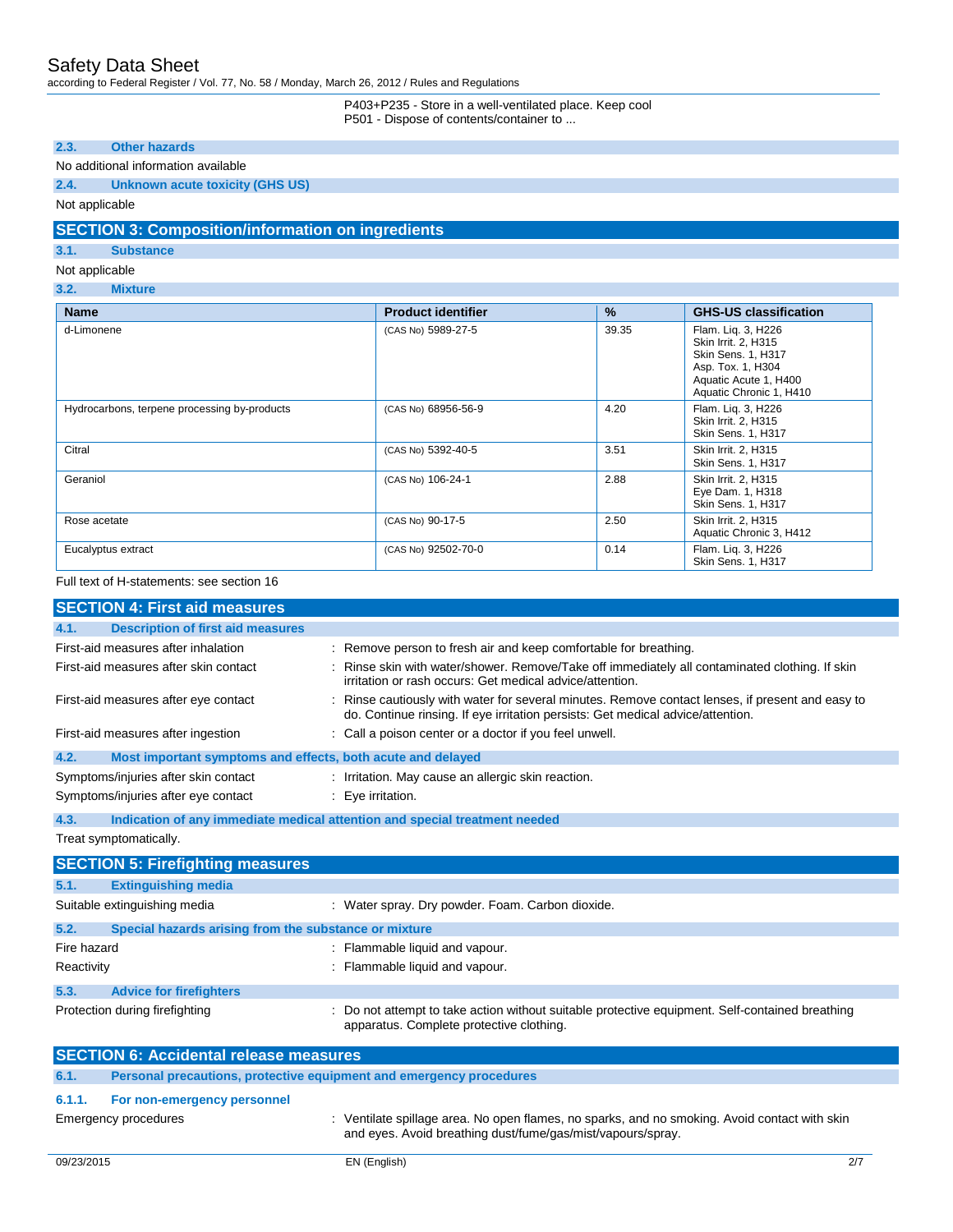## Safety Data Sheet

according to Federal Register / Vol. 77, No. 58 / Monday, March 26, 2012 / Rules and Regulations

| 6.1.2.               | For emergency responders                                     |                                                                                                                                                                                                                                                                                                                                                                                                                                                                                                          |
|----------------------|--------------------------------------------------------------|----------------------------------------------------------------------------------------------------------------------------------------------------------------------------------------------------------------------------------------------------------------------------------------------------------------------------------------------------------------------------------------------------------------------------------------------------------------------------------------------------------|
| Protective equipment |                                                              | : Do not attempt to take action without suitable protective equipment. For further information<br>refer to section 8: "Exposure controls/personal protection".                                                                                                                                                                                                                                                                                                                                           |
| 6.2.                 | <b>Environmental precautions</b>                             |                                                                                                                                                                                                                                                                                                                                                                                                                                                                                                          |
|                      | Avoid release to the environment.                            |                                                                                                                                                                                                                                                                                                                                                                                                                                                                                                          |
| 6.3.                 | Methods and material for containment and cleaning up         |                                                                                                                                                                                                                                                                                                                                                                                                                                                                                                          |
|                      | Methods for cleaning up                                      | : Take up liquid spill into absorbent material. Notify authorities if product enters sewers or public<br>waters.                                                                                                                                                                                                                                                                                                                                                                                         |
| Other information    |                                                              | : Dispose of materials or solid residues at an authorized site.                                                                                                                                                                                                                                                                                                                                                                                                                                          |
| 6.4.                 | <b>Reference to other sections</b>                           |                                                                                                                                                                                                                                                                                                                                                                                                                                                                                                          |
|                      | For further information refer to section 13.                 |                                                                                                                                                                                                                                                                                                                                                                                                                                                                                                          |
|                      | <b>SECTION 7: Handling and storage</b>                       |                                                                                                                                                                                                                                                                                                                                                                                                                                                                                                          |
|                      |                                                              |                                                                                                                                                                                                                                                                                                                                                                                                                                                                                                          |
| 7.1.                 | <b>Precautions for safe handling</b>                         |                                                                                                                                                                                                                                                                                                                                                                                                                                                                                                          |
|                      | Precautions for safe handling                                | : Ensure good ventilation of the work station. Keep away from heat, hot surfaces, sparks, open<br>flames and other ignition sources. No smoking. Ground/bond container and receiving<br>equipment. Use only non-sparking tools. Take precautionary measures against static<br>discharge. Flammable vapours may accumulate in the container. Use explosion-proof<br>equipment. Wear personal protective equipment. Avoid contact with skin and eyes. Avoid<br>breathing dust/fume/gas/mist/vapours/spray. |
|                      | Hygiene measures                                             | Wash contaminated clothing before reuse. Contaminated work clothing should not be allowed<br>out of the workplace. Do not eat, drink or smoke when using this product. Always wash hands<br>after handling the product.                                                                                                                                                                                                                                                                                  |
| 7.2.                 | Conditions for safe storage, including any incompatibilities |                                                                                                                                                                                                                                                                                                                                                                                                                                                                                                          |
|                      | Technical measures                                           | : Ground/bond container and receiving equipment.                                                                                                                                                                                                                                                                                                                                                                                                                                                         |

# **SECTION 8: Exposure controls/personal protection 8.1. Control parameters**

No additional information available

| <b>Exposure controls</b><br>8.2. |                                                                             |
|----------------------------------|-----------------------------------------------------------------------------|
| Appropriate engineering controls | : Ensure good ventilation of the work station.                              |
| Hand protection                  | : Protective gloves.                                                        |
| Eye protection                   | : Safety glasses.                                                           |
| Skin and body protection         | : Wear suitable protective clothing.                                        |
| Respiratory protection           | : In case of insufficient ventilation, wear suitable respiratory equipment. |
| Environmental exposure controls  | : Avoid release to the environment.                                         |

# **SECTION 9: Physical and chemical properties**

| Information on basic physical and chemical properties<br>9.1. |                     |
|---------------------------------------------------------------|---------------------|
| Physical state                                                | : Liquid            |
| Colour                                                        | : Characteristic.   |
| Odour                                                         | : Characteristic.   |
| Odour threshold                                               | : No data available |
| рH                                                            | : No data available |
| Melting point                                                 | : Not applicable    |
| Freezing point                                                | : No data available |
| Boiling point                                                 | : No data available |
| Flash point                                                   | .53 °C              |
| Relative evaporation rate (butylacetate=1)                    | : No data available |
| Flammability (solid, gas)                                     | : No data available |
| <b>Explosive limits</b>                                       | : No data available |
| <b>Explosive properties</b>                                   | : No data available |
|                                                               |                     |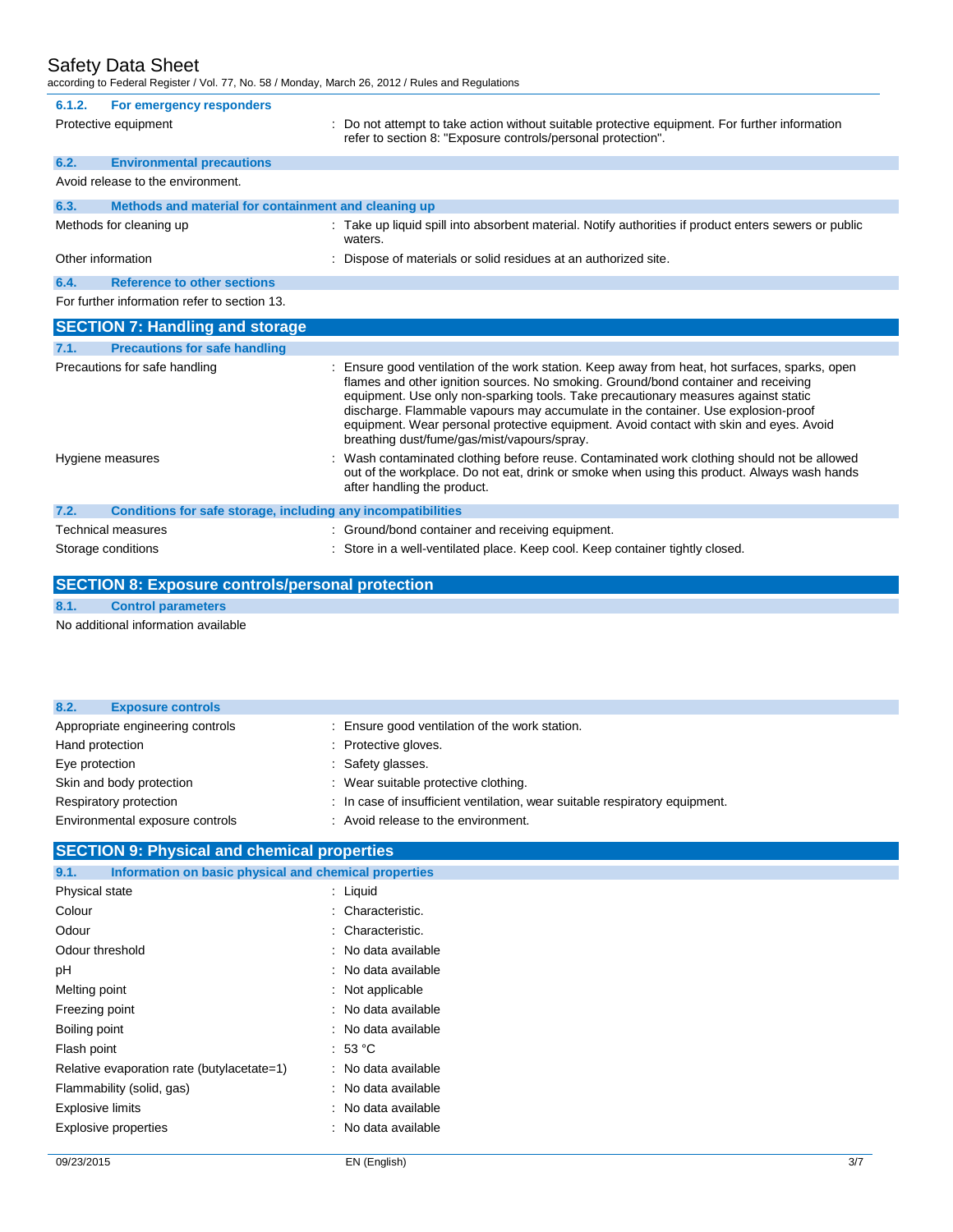# Safety Data Sheet

according to Federal Register / Vol. 77, No. 58 / Monday, March 26, 2012 / Rules and Regulations

| Oxidising properties             | : No data available            |
|----------------------------------|--------------------------------|
| Vapour pressure                  | : No data available            |
| Relative density                 | : No data available            |
| Relative vapour density at 20 °C | : No data available            |
| Solubility                       | : No data available            |
| Log Pow                          | $\therefore$ No data available |
| Auto-ignition temperature        | : No data available            |
| Decomposition temperature        | : No data available            |
| Viscosity                        | : No data available            |
| Viscosity, kinematic             | : No data available            |
| Viscosity, dynamic               | : No data available            |

**9.2. Other information**

No additional information available

|       | <b>SECTION 10: Stability and reactivity</b>                                                          |
|-------|------------------------------------------------------------------------------------------------------|
| 10.1. | <b>Reactivity</b>                                                                                    |
|       | Flammable liquid and vapour.                                                                         |
| 10.2. | <b>Chemical stability</b>                                                                            |
|       | Stable under normal conditions.                                                                      |
| 10.3. | <b>Possibility of hazardous reactions</b>                                                            |
|       | No dangerous reactions known under normal conditions of use.                                         |
| 10.4. | <b>Conditions to avoid</b>                                                                           |
|       | Avoid contact with hot surfaces. Heat. No flames, no sparks. Eliminate all sources of ignition.      |
| 10.5. | <b>Incompatible materials</b>                                                                        |
|       | No additional information available                                                                  |
| 10.6. | <b>Hazardous decomposition products</b>                                                              |
|       | Under normal conditions of storage and use, hazardous decomposition products should not be produced. |

|       | SECTION 11: Toxicological information |
|-------|---------------------------------------|
| 11.1. | Information on toxicological effects  |
|       |                                       |

Acute toxicity **in the case of the CALIC CONTEX :** Not classified

| Eucalyptus extract (92502-70-0)                  |                                      |
|--------------------------------------------------|--------------------------------------|
| ATE US (oral)                                    | 2915.000 mg/kg bodyweight            |
| <b>Geraniol (106-24-1)</b>                       |                                      |
| ATE US (oral)                                    | 4200.000 mg/kg bodyweight            |
| Skin corrosion/irritation                        | Causes skin irritation.              |
| Serious eye damage/irritation                    | : Causes serious eye irritation.     |
| Respiratory or skin sensitisation                | May cause an allergic skin reaction. |
| Germ cell mutagenicity                           | Not classified<br>٠                  |
| Carcinogenicity                                  | Not classified<br>÷                  |
| d-Limonene (5989-27-5)                           |                                      |
| IARC group                                       | 3 - Not classifiable                 |
| Reproductive toxicity                            | Not classified<br>÷                  |
| Specific target organ toxicity (single exposure) | : Not classified                     |
| Specific target organ toxicity (repeated         | : Not classified                     |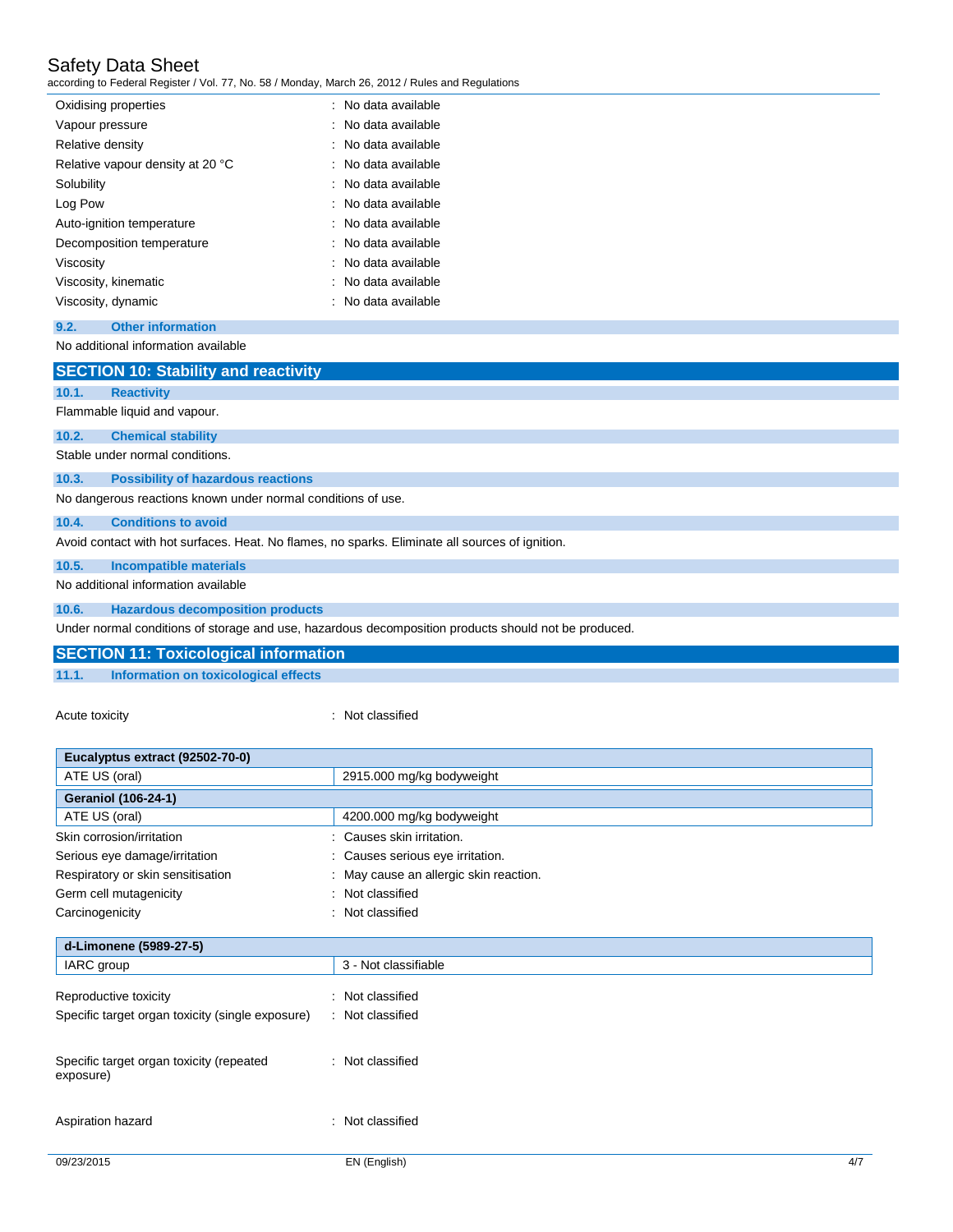# Safety Data Sheet

according to Federal Register / Vol. 77, No. 58 / Monday, March 26, 2012 / Rules and Regulations

| according to Federal Register / Vol. 77, No. 58 / Monday, March 26, 2012 / Rules and Regulations |                                                                                                                           |
|--------------------------------------------------------------------------------------------------|---------------------------------------------------------------------------------------------------------------------------|
| Symptoms/injuries after skin contact                                                             | : Irritation. May cause an allergic skin reaction.                                                                        |
| Symptoms/injuries after eye contact                                                              | : Eye irritation.                                                                                                         |
| <b>SECTION 12: Ecological information</b>                                                        |                                                                                                                           |
|                                                                                                  |                                                                                                                           |
| 12.1.<br><b>Toxicity</b>                                                                         |                                                                                                                           |
| Ecology - general                                                                                | : The product is not considered harmful to aquatic organisms or to cause long-term adverse<br>effects in the environment. |
|                                                                                                  |                                                                                                                           |
|                                                                                                  |                                                                                                                           |
| 12.2.<br><b>Persistence and degradability</b>                                                    |                                                                                                                           |
| No additional information available                                                              |                                                                                                                           |
|                                                                                                  |                                                                                                                           |
| 12.3.<br><b>Bioaccumulative potential</b>                                                        |                                                                                                                           |
| No additional information available                                                              |                                                                                                                           |
|                                                                                                  |                                                                                                                           |
|                                                                                                  |                                                                                                                           |
| 12.4.<br><b>Mobility in soil</b>                                                                 |                                                                                                                           |
| No additional information available                                                              |                                                                                                                           |
|                                                                                                  |                                                                                                                           |
| 12.5.<br><b>Other adverse effects</b>                                                            |                                                                                                                           |
|                                                                                                  |                                                                                                                           |
| Effect on the global warming                                                                     | : No known ecological damage caused by this product.                                                                      |
|                                                                                                  |                                                                                                                           |
| <b>SECTION 13: Disposal considerations</b>                                                       |                                                                                                                           |
| <b>Waste treatment methods</b><br>13.1.                                                          |                                                                                                                           |
| Waste treatment methods                                                                          | : Dispose of contents/container in accordance with licensed collector's sorting instructions.                             |
| Additional information                                                                           | : Flammable vapours may accumulate in the container.                                                                      |
| <b>SECTION 14: Transport information</b>                                                         |                                                                                                                           |
|                                                                                                  |                                                                                                                           |
| <b>Department of Transportation (DOT)</b>                                                        |                                                                                                                           |
| In accordance with DOT                                                                           |                                                                                                                           |
| Transport document description                                                                   | : UN1993 Flammable liquids, n.o.s., 3, III                                                                                |
| UN-No.(DOT)                                                                                      | : UN1993                                                                                                                  |
|                                                                                                  |                                                                                                                           |
|                                                                                                  |                                                                                                                           |
| Proper Shipping Name (DOT)                                                                       | : Flammable liquids, n.o.s.                                                                                               |
| Transport hazard class(es) (DOT)                                                                 | : 3 - Class 3 - Flammable and combustible liquid 49 CFR 173.120                                                           |
| Hazard labels (DOT)                                                                              | : 3 - Flammable liquid                                                                                                    |
|                                                                                                  |                                                                                                                           |
|                                                                                                  |                                                                                                                           |
|                                                                                                  |                                                                                                                           |
|                                                                                                  |                                                                                                                           |
| Packing group (DOT)                                                                              | : III - Minor Danger                                                                                                      |
| DOT Packaging Non Bulk (49 CFR 173.xxx)<br>DOT Packaging Bulk (49 CFR 173.xxx)                   | : 203<br>: 242                                                                                                            |

DOT Symbols **DOT** Symbols **COLLECT**  $\sim$  C - Identifies PSN requiring a technical name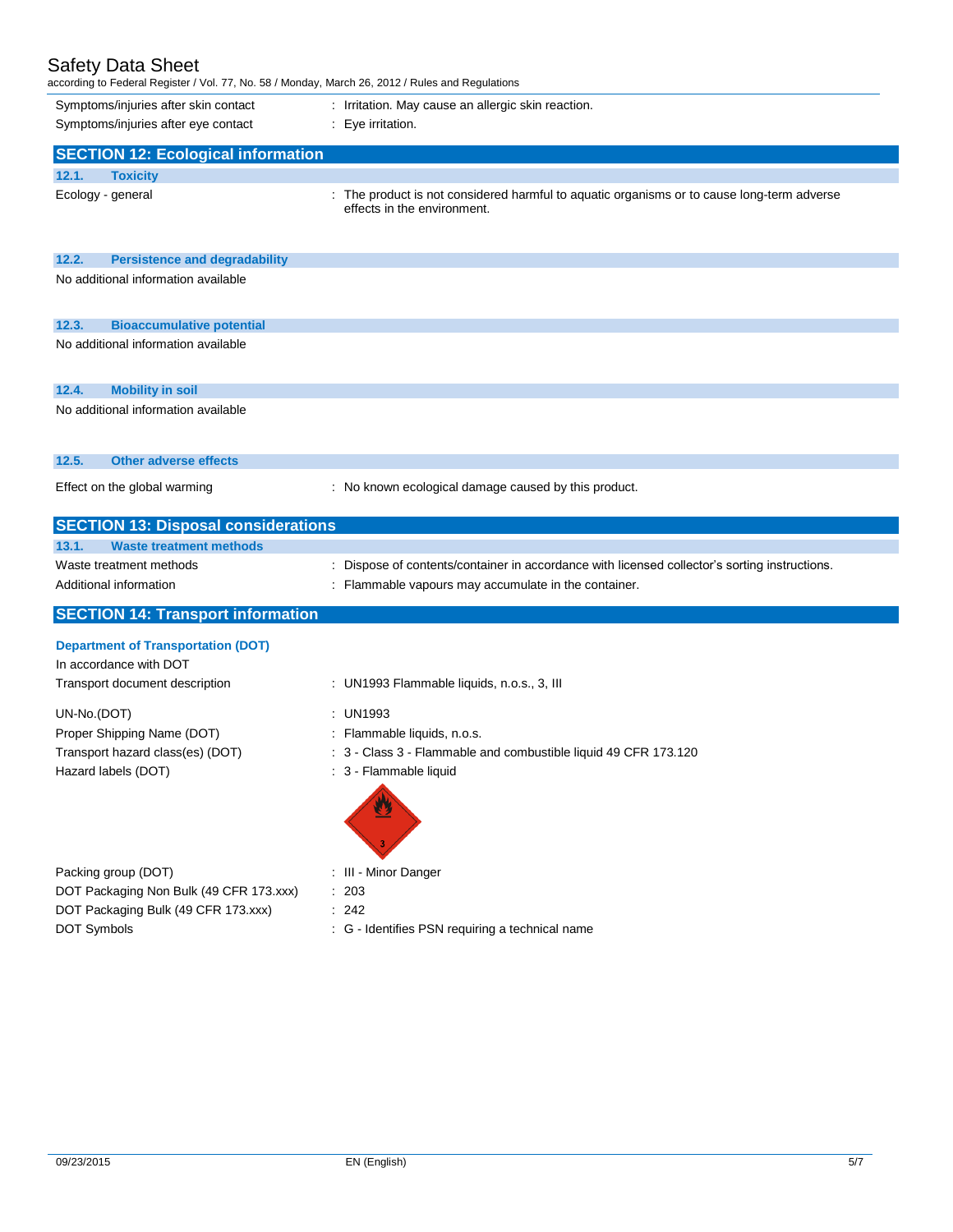according to Federal Register / Vol. 77, No. 58 / Monday, March 26, 2012 / Rules and Regulations

| DOT Special Provisions (49 CFR 172.102)                                    | : B1 - If the material has a flash point at or above 38 C (100 F) and below 93 C (200 F), then the<br>bulk packaging requirements of 173.241 of this subchapter are applicable. If the material has a<br>flash point of less than 38 C (100 F), then the bulk packaging requirements of 173.242 of this<br>subchapter are applicable.<br>B52 - Notwithstanding the provisions of 173.24b of this subchapter, non-reclosing pressure<br>relief devices are authorized on DOT 57 portable tanks.<br>IB3 - Authorized IBCs: Metal (31A, 31B and 31N); Rigid plastics (31H1 and 31H2); Composite<br>(31HZ1 and 31HA2, 31HB2, 31HN2, 31HD2 and 31HH2). Additional Requirement: Only liquids<br>with a vapor pressure less than or equal to 110 kPa at 50 C (1.1 bar at 122 F), or 130 kPa at 55<br>C (1.3 bar at 131 F) are authorized, except for UN2672 (also see Special Provision IP8 in Table<br>2 for UN2672).<br>T4 - 2.65 178.274(d)(2) Normal 178.275(d)(3)<br>TP1 - The maximum degree of filling must not exceed the degree of filling determined by the<br>following: Degree of filling = $97 / (1 + a (tr - tf))$ Where: tr is the maximum mean bulk<br>temperature during transport, and tf is the temperature in degrees celsius of the liquid during<br>filling.<br>TP29 - A portable tank having a minimum test pressure of 1.5 bar (150.0 kPa) may be used<br>provided the calculated test pressure is 1.5 bar or less based on the MAWP of the hazardous<br>materials, as defined in 178.275 of this subchapter, where the test pressure is 1.5 times the<br>MAWP. |
|----------------------------------------------------------------------------|----------------------------------------------------------------------------------------------------------------------------------------------------------------------------------------------------------------------------------------------------------------------------------------------------------------------------------------------------------------------------------------------------------------------------------------------------------------------------------------------------------------------------------------------------------------------------------------------------------------------------------------------------------------------------------------------------------------------------------------------------------------------------------------------------------------------------------------------------------------------------------------------------------------------------------------------------------------------------------------------------------------------------------------------------------------------------------------------------------------------------------------------------------------------------------------------------------------------------------------------------------------------------------------------------------------------------------------------------------------------------------------------------------------------------------------------------------------------------------------------------------------------------------------------------------------------------------|
| DOT Packaging Exceptions (49 CFR 173.xxx)                                  | : 150                                                                                                                                                                                                                                                                                                                                                                                                                                                                                                                                                                                                                                                                                                                                                                                                                                                                                                                                                                                                                                                                                                                                                                                                                                                                                                                                                                                                                                                                                                                                                                            |
| DOT Quantity Limitations Passenger aircraft/rail : 60 L<br>(49 CFR 173.27) |                                                                                                                                                                                                                                                                                                                                                                                                                                                                                                                                                                                                                                                                                                                                                                                                                                                                                                                                                                                                                                                                                                                                                                                                                                                                                                                                                                                                                                                                                                                                                                                  |
| DOT Quantity Limitations Cargo aircraft only (49 : 220 L<br>CFR 175.75)    |                                                                                                                                                                                                                                                                                                                                                                                                                                                                                                                                                                                                                                                                                                                                                                                                                                                                                                                                                                                                                                                                                                                                                                                                                                                                                                                                                                                                                                                                                                                                                                                  |
| DOT Vessel Stowage Location                                                | : A - The material may be stowed "on deck" or "under deck" on a cargo vessel and on a<br>passenger vessel.                                                                                                                                                                                                                                                                                                                                                                                                                                                                                                                                                                                                                                                                                                                                                                                                                                                                                                                                                                                                                                                                                                                                                                                                                                                                                                                                                                                                                                                                       |
| Other information                                                          | : No supplementary information available.                                                                                                                                                                                                                                                                                                                                                                                                                                                                                                                                                                                                                                                                                                                                                                                                                                                                                                                                                                                                                                                                                                                                                                                                                                                                                                                                                                                                                                                                                                                                        |
| <b>TDG</b>                                                                 |                                                                                                                                                                                                                                                                                                                                                                                                                                                                                                                                                                                                                                                                                                                                                                                                                                                                                                                                                                                                                                                                                                                                                                                                                                                                                                                                                                                                                                                                                                                                                                                  |
| No additional information available                                        |                                                                                                                                                                                                                                                                                                                                                                                                                                                                                                                                                                                                                                                                                                                                                                                                                                                                                                                                                                                                                                                                                                                                                                                                                                                                                                                                                                                                                                                                                                                                                                                  |
| <b>Transport by sea</b>                                                    |                                                                                                                                                                                                                                                                                                                                                                                                                                                                                                                                                                                                                                                                                                                                                                                                                                                                                                                                                                                                                                                                                                                                                                                                                                                                                                                                                                                                                                                                                                                                                                                  |
| UN-No. (IMDG)                                                              | : 1993                                                                                                                                                                                                                                                                                                                                                                                                                                                                                                                                                                                                                                                                                                                                                                                                                                                                                                                                                                                                                                                                                                                                                                                                                                                                                                                                                                                                                                                                                                                                                                           |
| Proper Shipping Name (IMDG)                                                | : FLAMMABLE LIQUID, N.O.S.                                                                                                                                                                                                                                                                                                                                                                                                                                                                                                                                                                                                                                                                                                                                                                                                                                                                                                                                                                                                                                                                                                                                                                                                                                                                                                                                                                                                                                                                                                                                                       |
| Class (IMDG)                                                               | : 3 - Flammable liquids                                                                                                                                                                                                                                                                                                                                                                                                                                                                                                                                                                                                                                                                                                                                                                                                                                                                                                                                                                                                                                                                                                                                                                                                                                                                                                                                                                                                                                                                                                                                                          |
| Packing group (IMDG)                                                       | : III - substances presenting low danger                                                                                                                                                                                                                                                                                                                                                                                                                                                                                                                                                                                                                                                                                                                                                                                                                                                                                                                                                                                                                                                                                                                                                                                                                                                                                                                                                                                                                                                                                                                                         |
| Air transport                                                              |                                                                                                                                                                                                                                                                                                                                                                                                                                                                                                                                                                                                                                                                                                                                                                                                                                                                                                                                                                                                                                                                                                                                                                                                                                                                                                                                                                                                                                                                                                                                                                                  |
| UN-No. (IATA)                                                              | : 1993                                                                                                                                                                                                                                                                                                                                                                                                                                                                                                                                                                                                                                                                                                                                                                                                                                                                                                                                                                                                                                                                                                                                                                                                                                                                                                                                                                                                                                                                                                                                                                           |
| Proper Shipping Name (IATA)                                                | : Flammable liquid, n.o.s.                                                                                                                                                                                                                                                                                                                                                                                                                                                                                                                                                                                                                                                                                                                                                                                                                                                                                                                                                                                                                                                                                                                                                                                                                                                                                                                                                                                                                                                                                                                                                       |
| Class (IATA)                                                               | : 3 - Flammable Liquids                                                                                                                                                                                                                                                                                                                                                                                                                                                                                                                                                                                                                                                                                                                                                                                                                                                                                                                                                                                                                                                                                                                                                                                                                                                                                                                                                                                                                                                                                                                                                          |
| Packing group (IATA)                                                       | : I - Great Danger                                                                                                                                                                                                                                                                                                                                                                                                                                                                                                                                                                                                                                                                                                                                                                                                                                                                                                                                                                                                                                                                                                                                                                                                                                                                                                                                                                                                                                                                                                                                                               |
| <b>SECTION 15: Regulatory information</b>                                  |                                                                                                                                                                                                                                                                                                                                                                                                                                                                                                                                                                                                                                                                                                                                                                                                                                                                                                                                                                                                                                                                                                                                                                                                                                                                                                                                                                                                                                                                                                                                                                                  |
| <b>15.1. US Federal regulations</b>                                        |                                                                                                                                                                                                                                                                                                                                                                                                                                                                                                                                                                                                                                                                                                                                                                                                                                                                                                                                                                                                                                                                                                                                                                                                                                                                                                                                                                                                                                                                                                                                                                                  |

### **d-Limonene (5989-27-5)**

Listed on the United States TSCA (Toxic Substances Control Act) inventory

### **15.2. International regulations**

**CANADA** No additional information available

### **EU-Regulations**

No additional information available

### **National regulations**

No additional information available